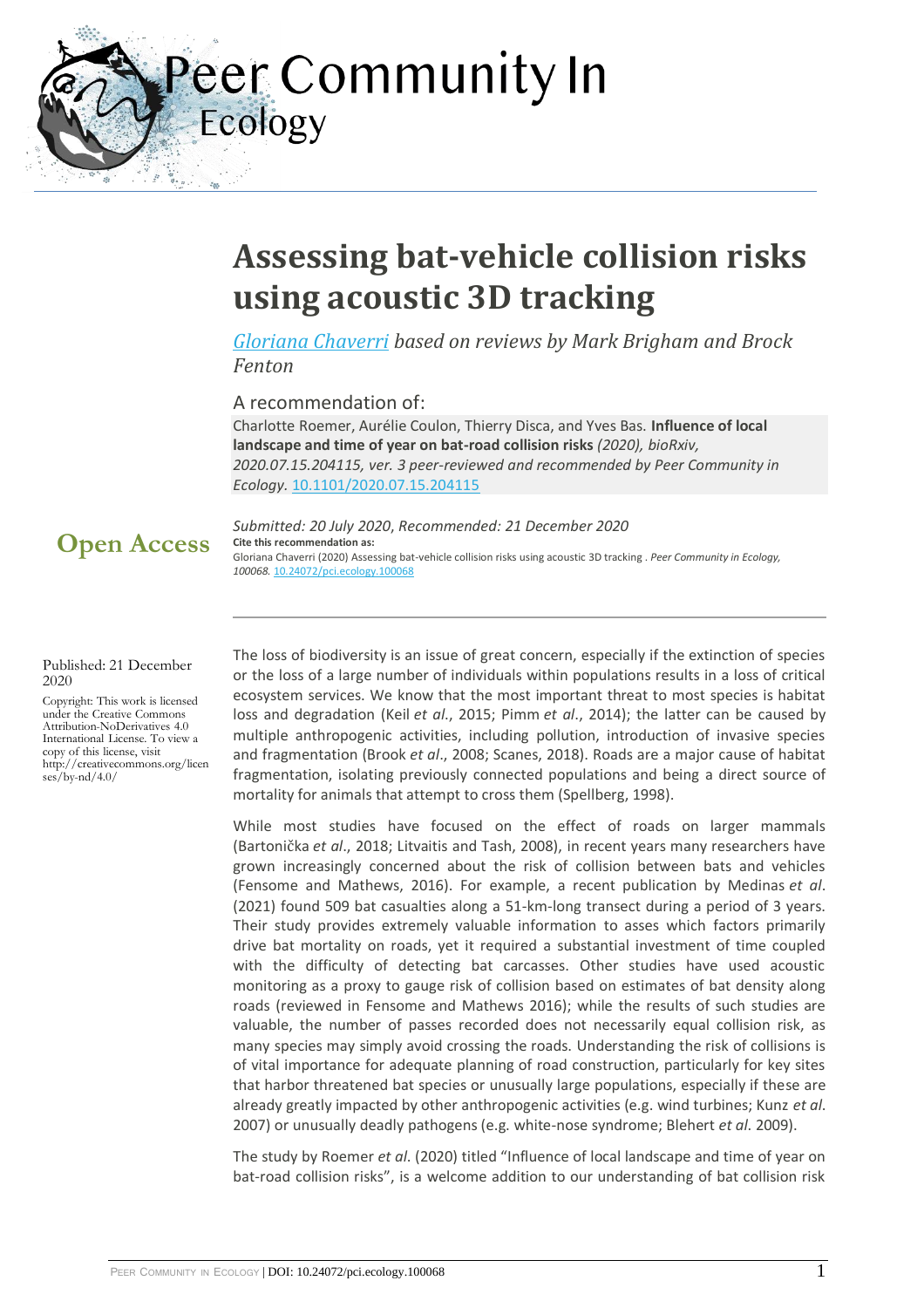

as it employs a more accurate assessment of bat collision risk based on acoustic monitoring and tracking of flight paths. The goal of the study of Roemer and collaborators, which was conducted at 66 study sites in the Mediterranean region, is to provide an assessment of collision risk based on bat activity near roads. They collected a substantial amount of information for several species: more than 30,000 estimated flight trajectories for 21+ species, including Barbastella barbastellus, Myotis spp., Plecotus sp., Rhinolophus ferrumequinum, Miniopterus schreibersii, Pipistrellus spp., Nyctalus leisleri, and others. They assess risk based on estimates of 1) species abundance from acoustic monitoring, 2) direction of flight paths along roads, and 3) bat-vehicle co-occurrence.

Their findings suggest that risk is habitat, species, guild, and season-specific. Roads within forested habitats posed the largest threats for most species, particularly since most flights within these habitats occurred at the zone of collision risk. They also found that bats typically fly parallel to the road axis regardless of habitat type, which they argue supports the idea that bats may use roads as corridors. The results of their study, as expected, also show that the majority of bat passes were detected during summer or autumn, depending on species, yet they provide novel findings of an increase in risky behaviors during autumn, when the number of passes at the zone of collision risk increased significantly. Their results also suggest that mid-range echolocators, a classification that is based on call design and parameters (Frey-Ehrenbold *et al*., 2013), had a larger portion of flights in the zone at risk, thus potentially making them more susceptible than short and long-range echolocators to collisions with vehicles.

The methods employed by Roemer *et al*. (2020) could further help us determine how roads pose species and site-specific threats in a diversity of places without the need to invest a significant amount of time locating bat carcasses. Their findings are also important as they could provide valuable information for deciding where new roads should be constructed, particularly if the most vulnerable species are abundant, perhaps due to the presence of important roost sites. They also show how habitats near larger roads could increase threats, providing an important first step for recommendations regarding road construction and maintenance. As pointed out by one reviewer, one possible limitation of the study is that the results are not supported by the identification of carcasses. For example, does an increase in the number of identified flights at the zone of risk really translate into an increase in the number of collisions? Regardless of the latter, the paper's methods and results are very valuable and provide an important step towards developing additional tools to assess bat-vehicle collision risks.

### **References**

[1] Bartonička T, Andrášik R, Duľa M, Sedoník J, Bíl M (2018) Identification of local factors causing clustering of animal-vehicle collisions. The Journal of Wildlife Management, 82, 940–

### 947. <https://doi.org/10.1002/jwmg.21467>

[2] Blehert DS, Hicks AC, Behr M, Meteyer CU, Berlowski-Zier BM, Buckles EL, Coleman JTH, Darling SR, Gargas A, Niver R, Okoniewski JC, Rudd RJ, Stone WB (2009) Bat White-Nose Syndrome: An Emerging Fungal Pathogen? Science, 323, 227–227. <https://doi.org/10.1126/science.1163874>

[3] Brook BW, Sodhi NS, Bradshaw CJA (2008) Synergies among extinction drivers under global change. Trends in Ecology & Evolution, 23, 453–460. <https://doi.org/10.1016/j.tree.2008.03.011>

[4] Fensome AG, Mathews F (2016) Roads and bats: a meta-analysis and review of the evidence on vehicle collisions and barrier effects. Mammal Review, 46, 311-323. <https://doi.org/10.1111/mam.12072>

[5] Frey‐Ehrenbold A, Bontadina F, Arlettaz R, Obrist MK (2013) Landscape connectivity, habitat structure and activity of bat guilds in farmland-dominated matrices. Journal of Applied Ecology, 50, 252–

261. <https://doi.org/10.1111/1365-2664.12034>

[6] Keil P, Storch D, Jetz W (2015) On the decline of biodiversity due to area loss. Nature Communications, 6, 8837. <https://doi.org/10.1038/ncomms9837>

[7] Kunz TH, Arnett EB, Erickson WP, Hoar AR, Johnson GD, Larkin RP, Strickland MD, Thresher RW, Tuttle MD (2007) Ecological impacts of wind energy development on bats: questions, research needs, and hypotheses. Frontiers in Ecology and the Environment, 5, 315–324. [https://doi.org/10.1890/1540-](https://doi.org/10.1890/1540-9295(2007)5%5B315:EIOWED%5D2.0.CO;2) [9295\(2007\)5\[315:EIOWED\]2.0.CO;2](https://doi.org/10.1890/1540-9295(2007)5%5B315:EIOWED%5D2.0.CO;2)

[8] Litvaitis JA, Tash JP (2008) An Approach Toward Understanding Wildlife-Vehicle Collisions. Environmental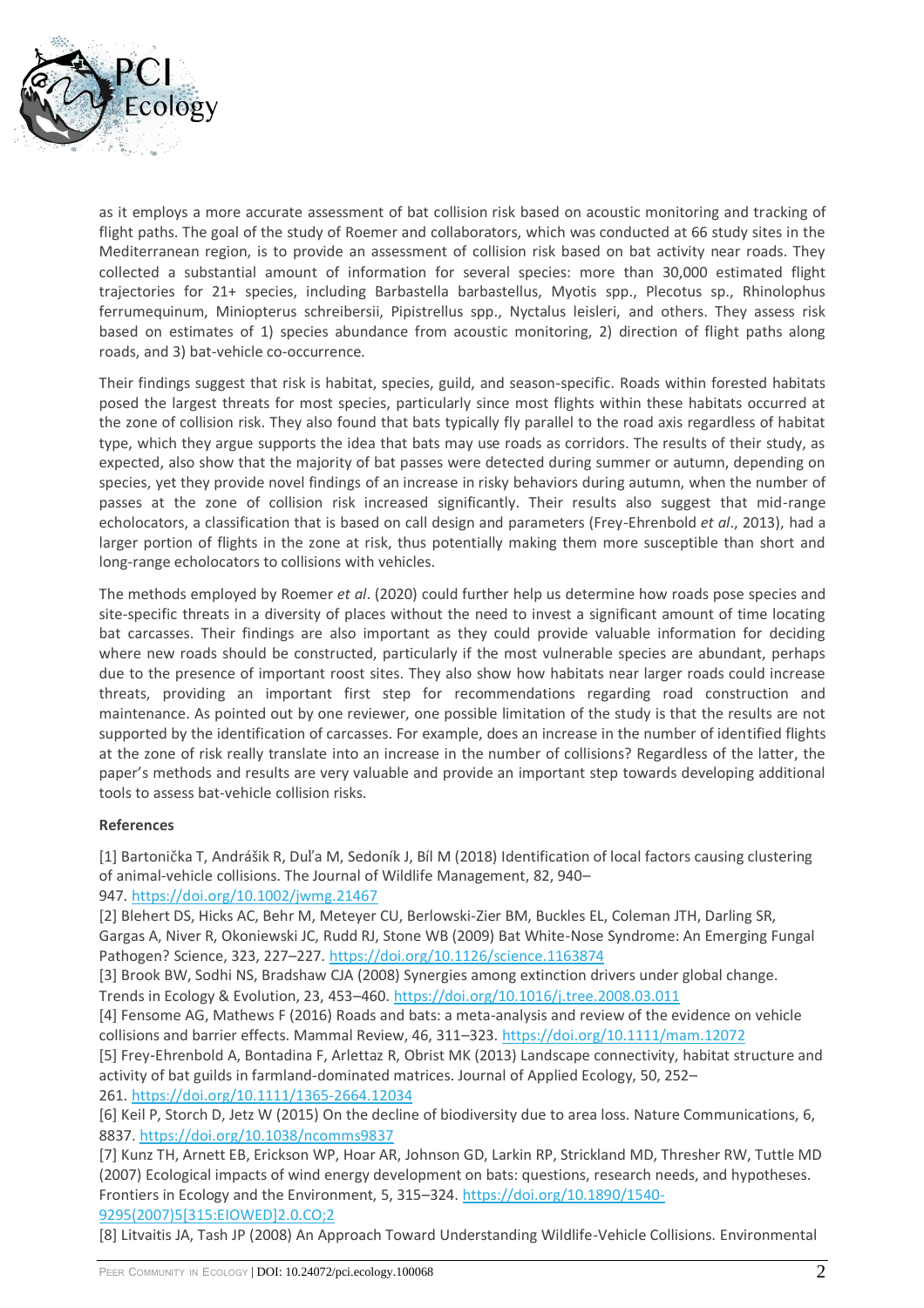

Management, 42, 688–697. <https://doi.org/10.1007/s00267-008-9108-4>

[9] Medinas D, Marques JT, Costa P, Santos S, Rebelo H, Barbosa AM, Mira A (2021) Spatiotemporal persistence of bat roadkill hotspots in response to dynamics of habitat suitability and activity patterns. Journal of Environmental Management, 277, 111412. <https://doi.org/10.1016/j.jenvman.2020.111412> [10] Pimm SL, Jenkins CN, Abell R, Brooks TM, Gittleman JL, Joppa LN, Raven PH, Roberts CM, Sexton JO (2014) The biodiversity of species and their rates of extinction, distribution, and protection. Science, 344. <https://doi.org/10.1126/science.1246752>

[11] Roemer C, Coulon A, Disca T, Bas Y (2020) Influence of local landscape and time of year on bat-road collision risks. bioRxiv, 2020.07.15.204115, ver. 3 peer-reviewed and recommended by Peer Community in Ecology. <https://doi.org/10.1101/2020.07.15.204115>

[12] Scanes CG (2018) Chapter 19 - Human Activity and Habitat Loss: Destruction, Fragmentation, and Degradation. In: Animals and Human Society (eds Scanes CG, Toukhsati SR), pp. 451–482. Academic Press. <https://doi.org/10.1016/B978-0-12-805247-1.00026-5>

[13] Spellerberg I (1998) Ecological effects of roads and traffic: a literature review. Global Ecology & Biogeography Letters, 7, 317–333. <https://doi.org/10.1046/j.1466-822x.1998.00308.x>

## **Revision round #2**

*2020-10-30* Dear Charlotte and co-authors,

I thank you for making the changes suggested by the reviewers on your preprint titled "Influence of local landscape and time of year on bat-road collision risks". I believe you have adequately addressed all of our suggestions; however, new ones have arisen from your changes and from a more thorough revision of the entire text. For this new version I decided not to send it out for review again, but would like you to carefully consider my following suggestions before I give the preprint my recommendation.

Line 20: remove moreover. Line 23: Remove "bats avoiding vehicles or not" from the text, and keep it to what you can measure (bat-car co-occurrence). Line 42: change maximal to greatest. Lines 42-43: this sentence is confusing, as it seems that there might only be these two options. Do you mean that bats followed the road axis regardless of the type of habitat present? Line 57: change enhances to increases (remove increasing at the beginning of this line). Line 58: put comma after parenthesis. Lines 58-59: What do you mean by "results concerning the role of traffic or speed limit on road-kills were CONTRASTED for other vertebrate taxa"? Lines 60-62: Please modify this sentence. My suggestion is: Studies on a variety of animal groups also found that preferred habitats for foraging or movement, described at the home-range scale (e.g. presence or absence of woodland, cropland, wetland …), are more often… Line 64: I think here you are referring to habitat rather than landscape features. Line 76: Do you mean here that gaps in vegetation are an important factor that is known to increase road collisions? Line 93: Change qualified to classified. Line 101: Add road here, for example "decreases bat road crossing". Lines 107-109: You need a reference to support this claim. Doing this here is very important since you are not providing any evidence in the introduction, or elsewhere, that flight direction is relevant for understanding collision risk. Lines 121-125: This last part does not seem to be adding anything to the main topic of this paragraph, so I'd suggest you remove it. Lines 129- 133: I would recommend you summarize this part. My suggestion: "The aim of our study is to assess the effects of the local habitat, coupled with bat density and movement patterns, on road collision risks." Right now it's too long and fairly repetitive, since some of the specific methods mentioned in this section are basically tackling the same goals. Also, note that I've changed landscape to habitat, since you are looking at small-scale, not large-scale, features. Lines 140-143: I am not sure you have provided sufficient evidence as to why you'd expect bat density or the proportion of animals flying in the zone at collision risk to influence collision risk in different ways in different contexts. I think the ideal approach is to simply mention that it's expected that larger number of bats flying in the risky zone would mean greater collision risks. If not, then there may be site, habitat and/or species-specific traits that influence collision risks. Lines 143-150: I think it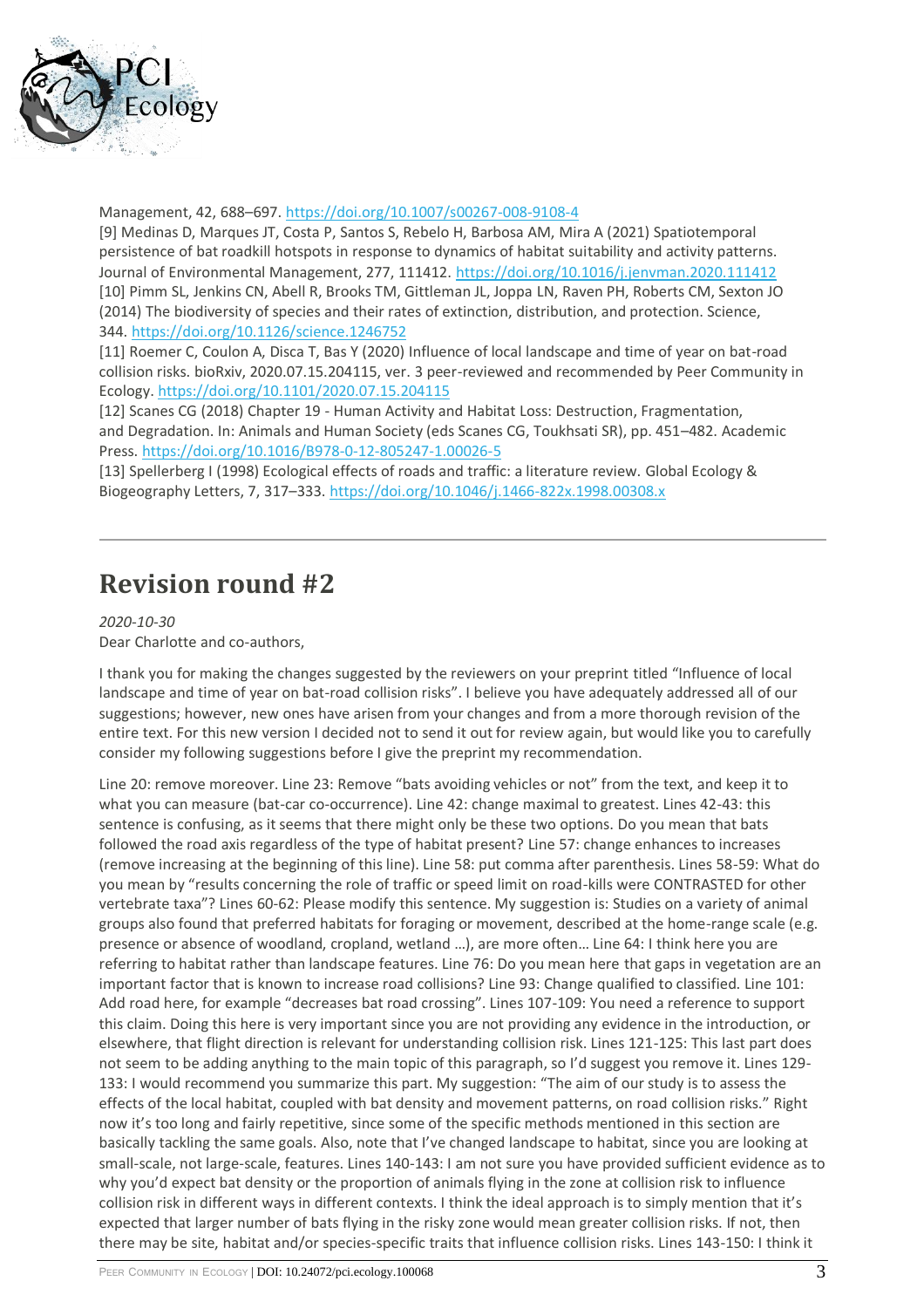

is now great that you have added some predictions, but in my opinion, they still need a lot of work. Let's take it one by one: (1) a higher bat density at good quality habitats (i.e. tree rows near streams and tall trees) and at roads with a lower traffic rate. These are two separate predictions, right? Also, is it possible to generalize that having tree rows near streams and tall tress is a good habitat for all species considered? One alternative here is to simply mention that previous studies have found greater activity in sites with those type of conditions, similarly to what's mentioned in lines 92-94. Provide some evidence (perhaps a reference) that can support the second part of this prediction (more cars = fewer bats). Your second prediction, (2) a higher proportion of individuals in the zone at collision risk when vegetation grows closer to the road and in habitats with dense vegetation at each side of the road compared to habitats without trees. Are these two, again, separate predictions since they represent different explanatory variables? For your third prediction, (3) a correlation between the orientation of bat trajectories and the orientation of linear vegetation, you need a reference to support this assertion. If there are no previous studies that provide this evidence, then you need to remove this from your predictions. Overall, I don't understand the need to separate your predictions by response variable. For example, why expect that traffic affects bat density but not flying in the zone at collision risk, or that habitat configuration affects flying in the zone at collision risk but not bat density? Line 172: Abbreviate genus name upon second mention (e.g. Pinus halepensis). Table 1 (legend): What is the second sentence referring to? Line 198: Change cumulated to accumulated. Line 263: I don't understand why you mention Figure 2 here. I would suggest to remove this. Figure 3: Why is the estimation of flight trajectory orientation a qualitative component of your model? I am still not entirely convinced that this estimate, flight trajectory, is adding much to our understanding of collision risk, primarily because you have not provided evidence from previous studies that either a parallel or perpendicular trajectory entails greater risks. Line 314: Change "to fly" to flying. Line 315: Is this estimate including flights only at a vehicle height or does this include at vehicle height on the road? Lines 326-328: I am still not convinced that you can safely assume this (still seems speculative), so I recommend that you delete this sentence. Lines 329-332: This is still something that must be addressed carefully, mainly in terms of providing evidence that a parallel, or perpendicular, flight path orientation entails greater collision risks. Lines 362-363: Can you please explain this a bit better? I am not sure first why you did this, or how. Why do you need your explanatory variables to follow a normal distribution? How did you normalize them? Line 364: remove the error message. Line 394: Change problem to problems. Lines 394-397: What was done with the models that did not converge? Legend figure 4: Please arrange the order of the x-axis categories in the same order as those displayed in the graphs (e.g. first F, then FE, DPT, etc.). Line 401: Landscape (habitat?) type refers to which variables in table 2? Perhaps what is needed is a new main column in table 2 called habitat/landscape type and then subdivide it with pertinent categories. Table 2: Please switch columns and rows. Your columns should be the explanatory variables, and rows should be species. The same applies to tables 3 to 5. Line 442: I believe some results should be provided to understand this a bit better, so please remove "results not shown" and provide more evidence for your assertion. At the moment the only way to understand flight trajectories is to look at the estimate of the model in table 5, which is not that straightforward. Lines 457-460: It is normally not widely accepted that paragraphs are composed of a single sentence. In this case, I believe these two ideas should be merged into a single paragraph. Line 500: change to explanatory variables. Lines 507-508: you need a reference here. Lines 518-522: My opinion is that you do not need to explain all of your results, especially if there is no way to explain them without resorting to speculation. For example, you mention that there is higher social activity in N. leisleri, but you have provided no evidence for this. I'd suggest you remove this entire sentence. Line 547: The word "avoided" implies that bats actively reduce their activity in the zone at risk when they perceive traffic, which you are not providing evidence for. I also do not agree with lines 550-551: "These results show that bats spatially avoid the vicinity of vehicles". I guess you'd need a similar set of data as that obtained by Zurcher et al. (2010), where you can clearly see that bats change their course when cars are detected, to explain a reduction of a species' activity at the zone at collision risk during higher traffic. Some of the speculation in this paragraph continues in the next one, particularly in line 558 ("more reluctant to approach vehicles") and line 563 ("their vehicle avoidance behaviour"). Lines 567-575: You are focusing this section on the more speculative ideas rather than those for which you might have greater support from previous studies (and your own data). Why is there an increase in flights at the zone of risk during the summer, for example? You did not explain this in the discussion. This increase may simply be the result of an increase in bat density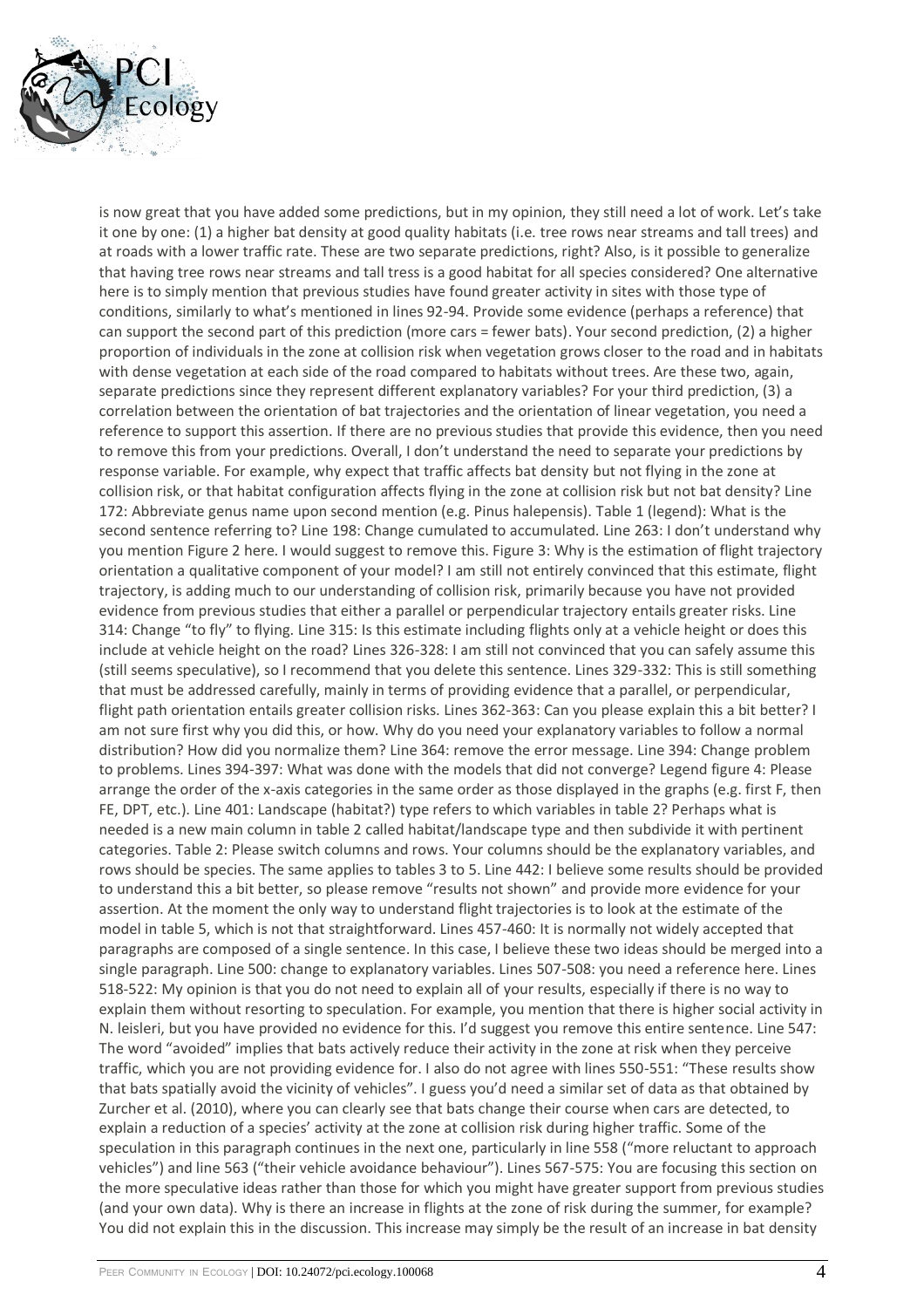

during the summer (which you clearly show in your data), and not necessarily because there is a larger proportion of those flights occurring in the zone at risk (implying riskier behaviors or greater naïveté). The only two species for which I believe you have sufficient evidence of an increase in the number of bat passes at risk per night as the years progresses (and greater during the autumn compared to the summer) are P. pygmaeus and Plecotus sp. For those two species, the number of bat passes at risk per night may increase due to an overall increase in bat density and/or a larger proportion of flights occurring at the zone of risk. Without additional data, such as whether those flights at risk are predominantly juvenile, or evidence from other species which also have volant juveniles during autumn, the section about juveniles and sexual activity driving risky behaviors is speculative. Lines 627-628: I believe the aims of your study can be attained (at least approximated) with direct counts of carcasses, yet with a significantly greater investment of time. Maybe this would be worth mentioning, adding a reference to studies that have counted carcasses to asses risk (e.g. Medinas et al. 2020: https://doi.org/10.1016/j.jenvman.2020.111412). Lines 633-635: add a reference to this sentence. Line 651: change to "habitat loss for numerous". Lines 665-666: Remove authors from parenthesis.

I thank you for your continuous effort to improve this wonderful preprint, and hope to see it finalized soon.

Kind regards,

Gloriana Chaverri

*Preprint DOI:* [10.1101/2020.07.15.204115](https://doi.org/10.1101/2020.07.15.204115)

### *Author's reply:*

Please find our answer in the attached document.

[Download author's reply \(PDF file\)](https://ecology.peercommunityin.org/download/t_recommendations.reply_pdf.b9651ecc8cdb6d33.5265706c795f746f5f7265766965776572735f726f756e64325f56322e706466.pdf)

## **Revision round #1**

*2020-08-20* Dear Charlotte and co-authors,

We have already received comments (see below) on your preprint titled "Influence of local landscape and time of year on bat-road collision risks". Overall, the reviewers seem enthusiastic about your work, as am I, but point to a few issues that hopefully you can address before I decide to recommend the preprint. As you will notice, in addition to the comments by Brock Fenton and Mark Brigham, two of Mark's students kindly helped in the evaluation process and I am sure you will find their suggestions useful.

I also have a few comments of my own. First, I agree with Mark in that there is some speculation in the discussion that should be avoided. Some examples where I see speculation in the discussion: lines 487-491, 514, 519-520, 524-526, 535-537.

Second, I am also having some difficulty with a few of your response variables and their contribution to your main question: what factors increase collision risks in bats? At the moment the only variable I think really would help you answer your question is the number of bat passes at collision risk per night. At the moment you are including in your model 1) number of bat passes per night, which does not directly measure risk. You also include the 2) proportion of bat flights at vehicle height, yet this will not provide you with a total risk estimate. For example, in site A say you only detect two passes in a given night and both are at vehicle height, but in site B you detect 100 passes and 50 are at vehicle height; with these data you will find that 100% of passes are at risk at site A and only 50% at site B, when clearly more animals are at risk in site B. This will have major implications if and when proposing strategies to reduce vehicle collisions with bats. The other response variable, 3) vehicle avoidance, is very confusing in my opinion and assumes that bats are actively avoiding vehicles, which you are not providing strong evidence for. So to recapitulate, my suggestion is that a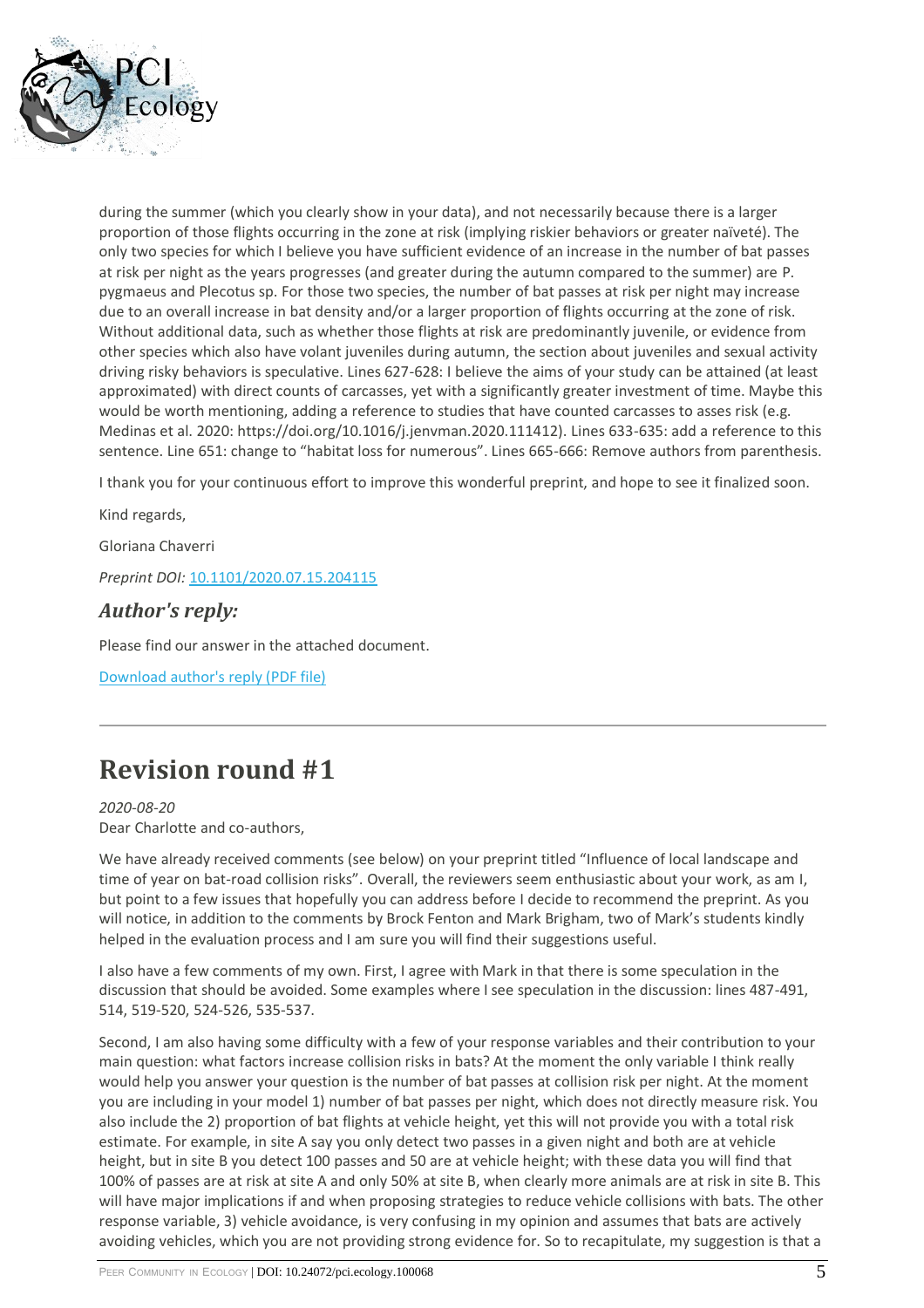

much more straightforward and clean model would only need to include bat passes at collision risk per night as your response variable. I see no need to include trajectory orientation since your variable measuring collision risk already takes into account the fact that bats are entering the zone of risk (above the road and at vehicle height).

Finally, I would like to congratulate you on this wonderful work and all the effort undertaken to provide such detailed information on this very important topic.

#### Gloriana Chaverri

#### **Additional requirements of the managing board**:

As indicated in the 'How does it work?' section and in the code of conduct, please make sure that: -Data are available to readers, either in the text or through an open data repository such as Zenodo (free), Dryad or some other institutional repository. Data must be reusable, thus metadata or accompanying text must carefully describe the data.

-Details on quantitative analyses (e.g., data treatment and statistical scripts in R, bioinformatic pipeline scripts, etc.) and details concerning simulations (scripts, codes) are available to readers in the text, as appendices, or through an open data repository, such as Zenodo, Dryad or some other institutional repository. The scripts or codes must be carefully described so that they can be reused.

-Details on experimental procedures are available to readers in the text or as appendices.

-Authors have no financial conflict of interest relating to the article. The article must contain a "Conflict of interest disclosure" paragraph before the reference section containing this sentence: "The authors of this preprint declare that they have no financial conflict of interest with the content of this article." If appropriate, this disclosure may be completed by a sentence indicating that some of the authors are PCI recommenders: "XXX is one of the PCI XXX recommenders."

*Preprint DOI:* [10.1101/2020.07.15.204115v1](https://doi.org/10.1101/2020.07.15.204115v1)

### *Reviewed by [Brock Fenton,](https://ecology.peercommunityin.org/public/viewUserCard?userId=1348) 2020-07-21 20:40*

This is an interesting and timely topic ... but there are some missing elements.

The first missing element is a clear statement of the hypothesis underlying the work, and, associated with this, specific predictions that can be tested with the data. This approach would help the reader better appreciate the importance of the paper.

More disturbing is the absence of any data about bat mortality during the study. Were any road-killed bats found? Did the authors look for road-killed bats?

It is possible that a skillfully constructed hypothesis and predictions would circumvent the lack of data on mortality, but I am not sure how. I realize that the absence of road-killed bats would not conclusively show no mortality, as bats are small and might not last long on the road.

Another important issue could be the number of known bat roosts in the study area. But hindsight is a wonderful tool.

How would the findings of this paper alter conservation actions designed to protect bats?

I like the idea of the study but without evidence in the form of road-killed bats, I find it difficult to fully appreciate the work.

Brock Fenton

*Reviewed by [Mark Brigham,](https://ecology.peercommunityin.org/public/viewUserCard?userId=1403) 2020-08-18 21:04*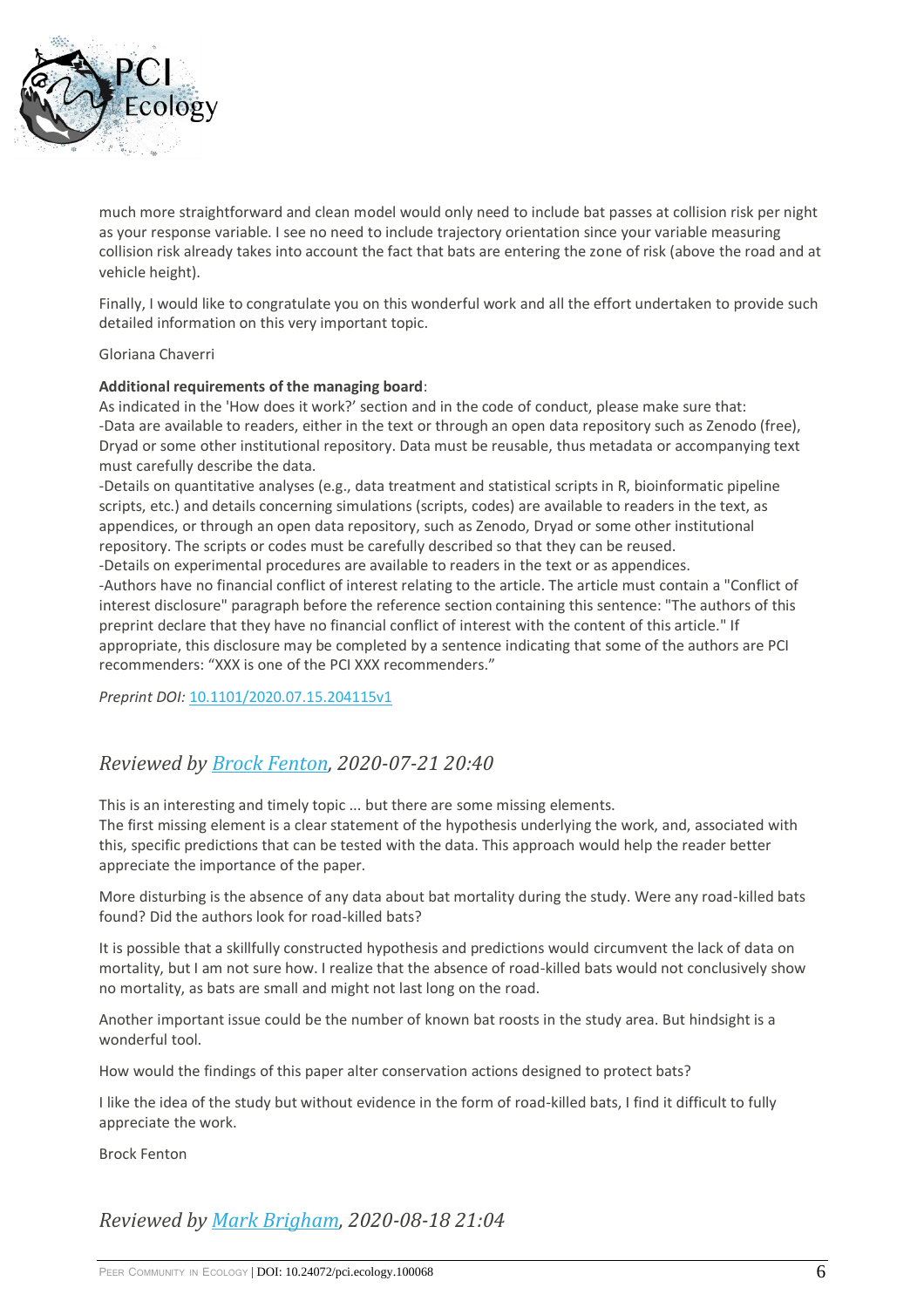

Overall. I think the premise of this work is very thoughtful and useful. While I am no expert about the analysis undertaken, it largely makes sense to me and I think the 3-D analysis is highly thoughtful. It's a shame that bats all react differently to vegetation, traffic volume etc. and there is no general outcome that applies even to most species. But that is what the science says and so be it.

Writing. I think the manuscript would benefit greatly from a thorough edit by a native English speaker. There are multiple instances of tense-subject and verb-subject disagreement. There are also numerous instances of awkward sentence construction that reflect French rather than English grammar. In some instances, this makes it difficult to ascertain the meaning of sentences so it is more than just a bit of a nuisance. I recognize that it must be inordinately difficult to write in a language other than one's native tongue and it is totally unfair that English is the language of science, but it is what it is.

Another thing that would help re writing would be to reduce the use of acronyms which makes reading harder. Not sure they are all really necessary (e.g., TOAD).

Sample sizes. The number of nights of sampling is reported differently in the manuscript. The Abstract says 2 nights whereas in the body of the text of the Methods it is reported as 2-5 nights. We are not told when the sampling happened and thus how there is the ability to assess the seasonal differences that are reported. Further you say that sampling was done on "straight portions" of roads. Define what a straight portion is more precisely. Rather than defining sampling as occurring during optimal weather conditions, tell us what the min and/or max temperatures, maximum wind speed and maximum amount of precipitation were. Likewise for distance between microphones; give us the absolute max and min rather than the variation.

Actual collisions. In my view it needs to be made much more explicitly clear in the Introduction that vehiclebat collisions are indeed common. This is buried amongst many citations to non-bat animals. While I think making the rationale of broad interest is beneficial, deer are not bats. It was my impression based on many years of driving at night, that bats flying over top of roads are very uncommon. I think that in aIl the night driving I have done I have only ever hit one and it was unhurt (An unusual technique for catching bats. Bat Research News 1996 37:115). However, the authors cite a number of papers that I was unaware of which show that my impression was wrong. I do think many others would share my impression. I think it is well known that bat flight is affected by roads and this may cloud the impression of many. I would disagree that it has not been emphasized that bats follow roads; I think this is reasonably well-established in the literature.

3-D positioning. This analysis is most interesting and I found it really impressive how you did this. I think you were appropriately conservative in assigning a position to the bats. I thank you for providing access to the R script. The precise definition of safe vs. unsafe was very clear. Well done. I like that you actually calculate an estimate of how many recorded passes actually put a bat into an unsafe position and thus estimate the actual number of potential collisions. While it obviously would be an overestimate, it gives some information about how many bats really could be killed by vehicles. However, this outcome does not get emphasized enough in the Discussion. I know it is impossible except at a species-specific level but some direct indication of what proportion of passes puts bats at risk would be useful.

Outcomes. I find it interesting that the factors you assessed affect different species in really different ways so there appears to be no one thing that can be done to reduce the risk to bats. Line 514 – not sure it is appropriate to assume that some bats "recognize the danger triggered by vehicles" (this is also an instance where the writing needs to be clearer – I think you mean to say "recognize the risk posed by vehicles"). To test this would take a specific data set. Line 521 – if higher traffic volume is trivial, why talk about it? Overall in the Discussion I think there is too much speculation – e.g., warm asphalt effects, Rhinolophus issues. Stick to the main outcomes and add a real estimate of likelihood of collision. Do you really think that forests around roads should be cleared to reduce risk to bats? It appears to me that this would really only help some.

Tables and Figures. I am not sure that the inset to Figure 1 is really necessary. All of the sampling sites are in the same biogeographic region – so just say that. Tables 2-4 are very busy. I don't have any good suggestions about how to make them better but there is a lot to take in.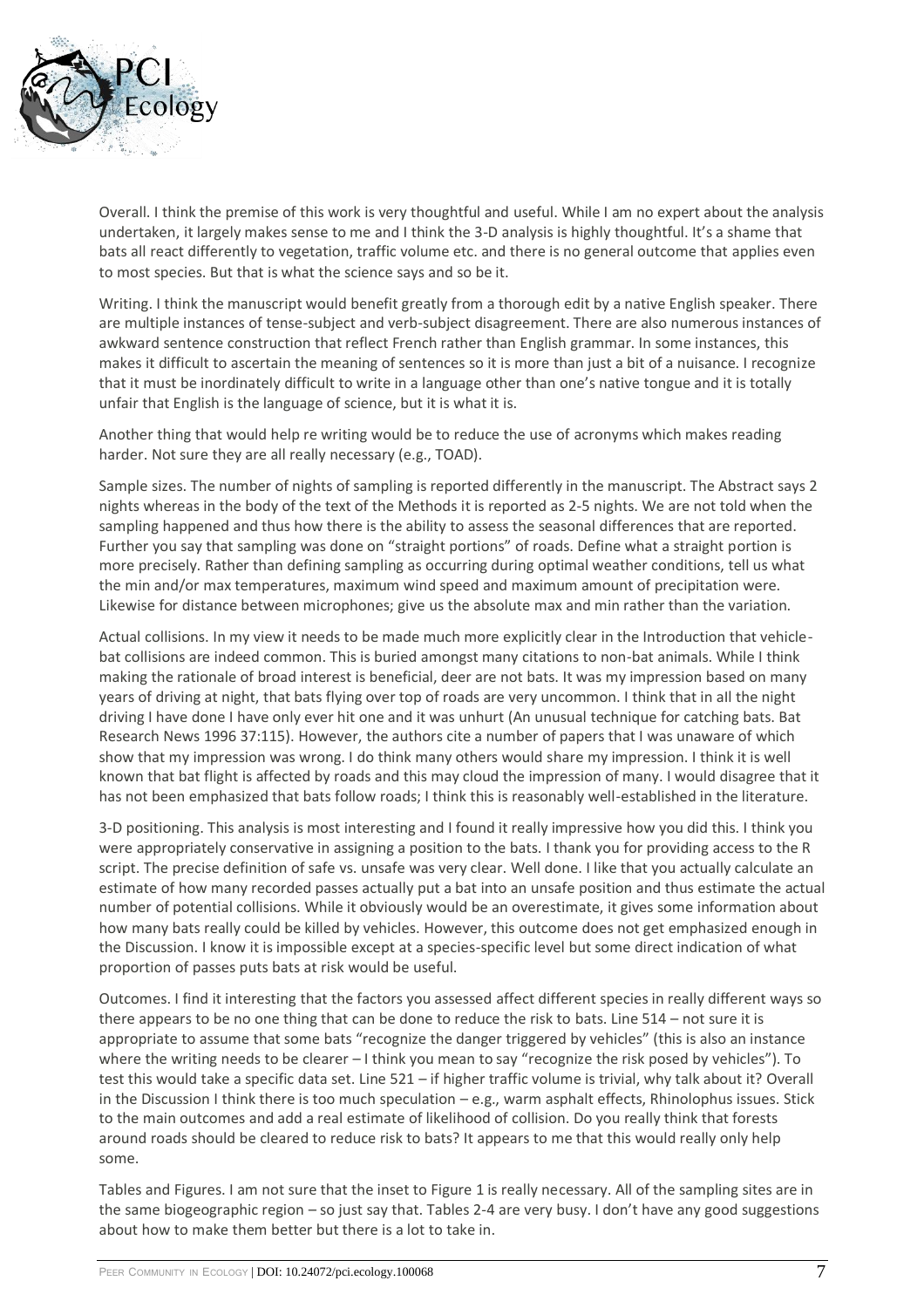

### Mark Brigham

I also had two of my students undertake independent reviews of the MS. Those reviews follow.

Student 1.

Overall, this study was well-conducted and contained interesting and valid data, particularly the threedimensional call modeling. However, the main issue lies in a lack of clarity and cohesion in the writing. With this in mind, I suggest Roemer et al. make the following changes to their manuscript:

• Provide further justification for the study other than "no study provides an understanding" of the topic thus far (line 19).

• Include examples of the "many questions [that] remain concerning how local landscape features may influence bat behaviour" (line 18).

• Address the discrepancy in the number of nights per site (line 128) and why visible moon percentage was not considered a criterion (line 165).

• Provide evidence to support the claim that "driver avoidance of collision is probably less important for smaller animals" (line 65).

• Define "tree essences" and how they differ (line 475).

• Address issues of clarity and brevity in the writing. Certain phrases fail to translate well into English and result in disjointed sentences, such as "P. kuhlii/nathusii avoided more the zone at collision risk when traffic increased…" (lines 513-514) and "probably because bats have no choice but crossing the road closely in time to vehicle passes when traffic is high" (lines 522-523). Other issues with word order include "zone at collision risk" (lines 32-33) as opposed to "collision risk zone". In addition, there are several instances of verbose writing that would benefit from re-wording, such as "our study aimed at 1) assessing the effects of the characteristics of the local landscape on bat activity and movement behaviour and consequently on road collision risks" (lines 109-110).

• Verify that verb tenses are being used consistently, such as "local landscapes eliciting the highest proportion of flights at collision risk for this species were forests" (line 478).

• Proofread for typos prior to submission, such as missing conjunctions (line 47) and "a lesser extent" instead of "a lesser extend" (line 566).

Student 2.

I want to begin by saying I am no expert on this topic and am just beginning my career in the field of scientific research but I hope my comments can help.

In my opinion, you collected an extensive amount of good data that indicates differences in the collision risks of bats based on a variety of variables. However, the quality of the study is undermined by lack of clarity and so much information that understanding and following the manuscript proved rather difficult.

In the abstract it is stated that sites were sampled for two full nights; in the methods it is indicated that sites were sampled for two to five nights; and ultimately the effect of seasonality on bat collision risks was investigated. The sampling schedule needs to be clarified and explained so readers can understand exactly how often and for how long sites were sampled. For example, if sites were sampled for only "two full nights", how can seasonality be considered in the study? My guess is that you sampled sites for two to five nights with the total amount of time over those nights amounting to two full nights?

I envy your efforts, the amount of data you collected, and the number of variables you considered; however, ultimately I think including this large a breadth of information all in one manuscript was not beneficial. There are simply too many variables and so much information covered that I had great difficulty following and understanding what the take home message was meant to be. Perhaps focusing on the local tree height and